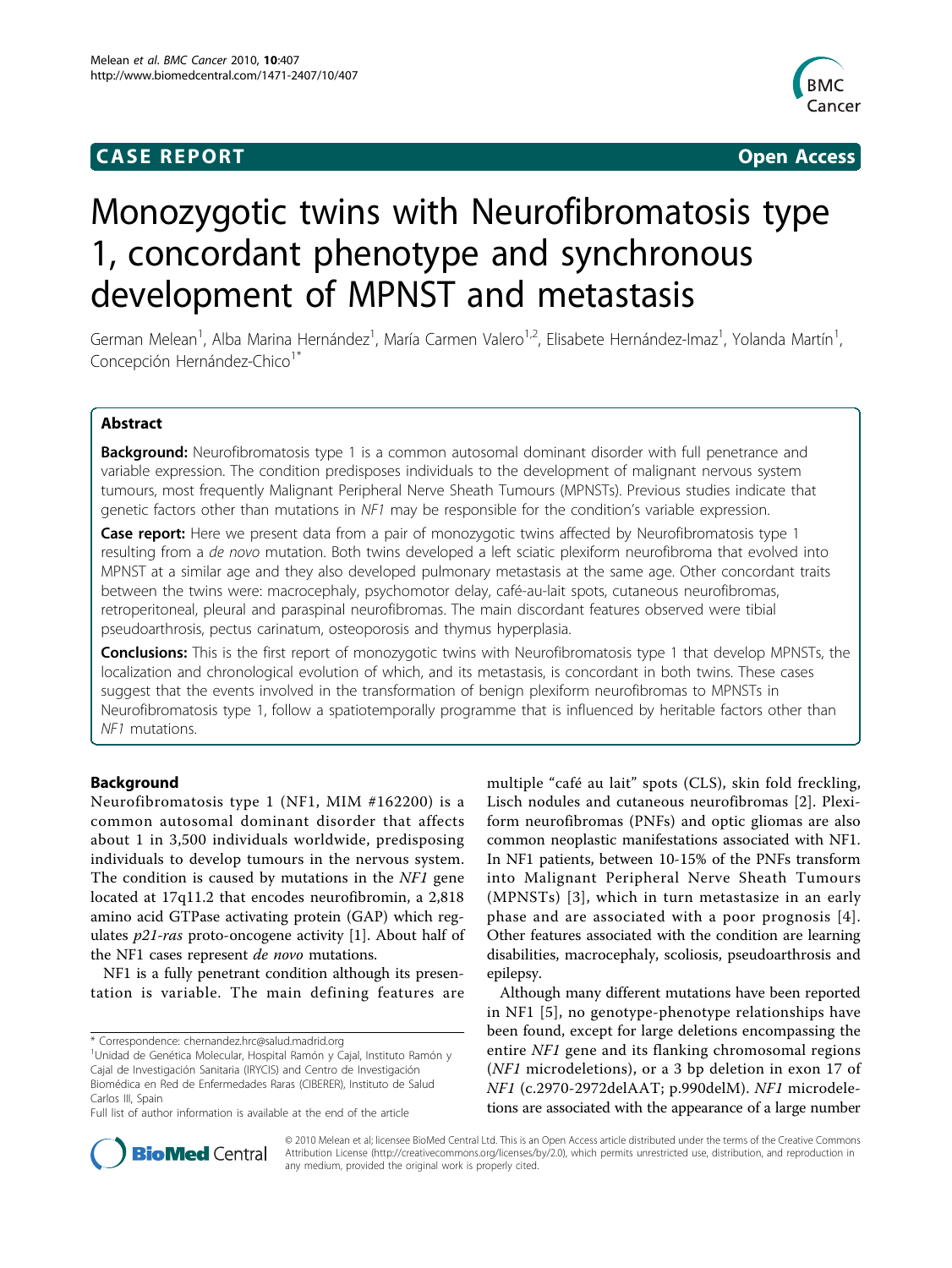of cutaneous neurofibromas, dysmorphic features, learning disabilities and an elevated risk of MPNSTs [\[6,7](#page-3-0)]. By contrast, the small deletion in exon 17 is associated with a milder phenotype and the absence of neurofibromas [\[8](#page-3-0)].

A contribution of modifying genes not linked to the NF1 locus might explain the variable expression of this condition. This hypothesis is supported by phenotype correlation studies in different groups of affected relatives, including monozygotic (MZ) twins [[9,10\]](#page-3-0), and through the analysis of intrafamilial associations between the clinical features of NF1 [[11,12](#page-3-0)].

Better understanding of MPNST variable occurrence in NF1 has been elusive, due to the tumor's low frequency and the uncommon presentation in multiple members of the same family. Here we report an illustrative case of NF1 MZ twins with PNF in similar anatomical location that transformed to MPNST and produced pulmonary metastasis, simultaneously in both twins.

## Case Report

Two 27 year-old male MZ twins were referred to our Unit for molecular analysis of the NF1 gene. The probands were born after an uncomplicated pregnancy to healthy non-consanguineous unaffected parents, with no prior family history of NF1. The twins have an unaffected brother 4-years older who suffered mild psychomotor delay and dysphasia in early childhood. The twins grew to adulthood and they are currently still living together.

Both twins presented with minimal cutaneous manifestations, including approximately 15 CLS and a few cutaneous neurofibromas (detailed clinical data is reported in Table [1\)](#page-2-0). A relevant tumour phenotype was observed in both twins. In "Twin 1", MRI performed at 20 years of age detected one PNF of the left sciatic popliteal nerve and many small neurofibromas in both legs surrounding the femoropopliteous vessels. Although the PNF was resected due to the distal pain in the leg, at 22 years of age a further surgical intervention was performed to resect a tumour detected by MRI in the same region. Pathological analysis of the resected tissue diagnosed a MPNST of the sciatic popliteal nerve and a PNF. Although the patient was subjected to a cycle of radiotherapy after surgery, the MPNST recurred twice 2 and 4 years later. These tumours were treated surgically, leading to the amputation of the left leg in the last operation. In "Twin 2", MRI examination at 20 years of age identified bilateral PNFs of the sciatic nerves and at 24 years of age, the tumour in the left leg was surgically resected due to its rapid growth and malignant radiological aspect. The pathological analysis of the resected tissue diagnosed high grade MPNST of the left sciatic nerve and hence, a cycle of radiotherapy was administered after surgery.

A pulmonary metastatic MPNST was detected in both twins at 27 years of age. "Twin 1" developed the metastasis in the lower lobule of the right lung, while "Twin 2" presented the metastasis in the upper lobe of the left lung. The concordant and discordant manifestations associated with NF1 in these twins are presented in Table [1.](#page-2-0)

## Mutational NF1 analysis and twins' zygosity test

Lymphocyte RNA was obtained from fresh peripheral blood and RT-PCR was performed to amplify overlapping cDNA fragments that covered the entire gene. The PCR products were analyzed by Denaturing High Performance Liquid Chromatography (DHPLC) and the positive fragments in the DHPLC analysis were sequenced. The mutations found were confirmed by direct sequencing of the genomic DNA and in this way, the c.4537  $C \rightarrow T$  mutation (Arg1513X) was found in exon 27a of the NF1 gene from both twins. The mutation was not present in the twins' parents or brother.

Twins' zygosity was confirmed by analysing 14 polymorphic microsatellite markers at different chromosomal loci. Informed consent for genetic analysis was obtained from all family members included in this study.

## Case Discussion

We report here a pair of NF1 MZ twins with remarkable concordance in their tumour phenotype. The c.4537  $C \rightarrow T$  disease-causing mutation was found in both twins and it is a nonsense mutation that has been recurrently found in subjects with NF1 [\[13](#page-3-0)], although it does not appear to be associated with any particular clinical feature of the disease.

Macrocephaly, CLS and cutaneous neurofibromas are concordant traits in our twins, as was reported previously in a cohort of six MZ twin pairs [\[9\]](#page-3-0). Concordance among more distant relatives was weaker, indicating that genetic factors other than the mutant *NF1* allele influence the expression of these traits [\[9-11](#page-3-0)]. Psychomotor delay and learning disabilities develop in 30-60% of individuals affected by NF1, and learning disabilities were seen to be 100% concordant in NF1 MZ twins [[9,10\]](#page-3-0). In this sense, our probands presented similar alterations, although both responded well to therapy. However, it is not possible to confirm that this feature is associated with NF1 as the twins' older unaffected brother also displayed learning problems during early childhood and responded well to therapy.

Scoliosis and tibial dysplasia were only evident in "Twin 1", consistent with the low correlation coefficient of 0.17 established in 6 MZ twins [[10](#page-3-0)], even though scoliosis was previously reported to be a concordant feature in another 3/3 NF1 MZ twins [[9](#page-3-0)]. There is no prior information on tibial dysplasia in MZ twins with NF1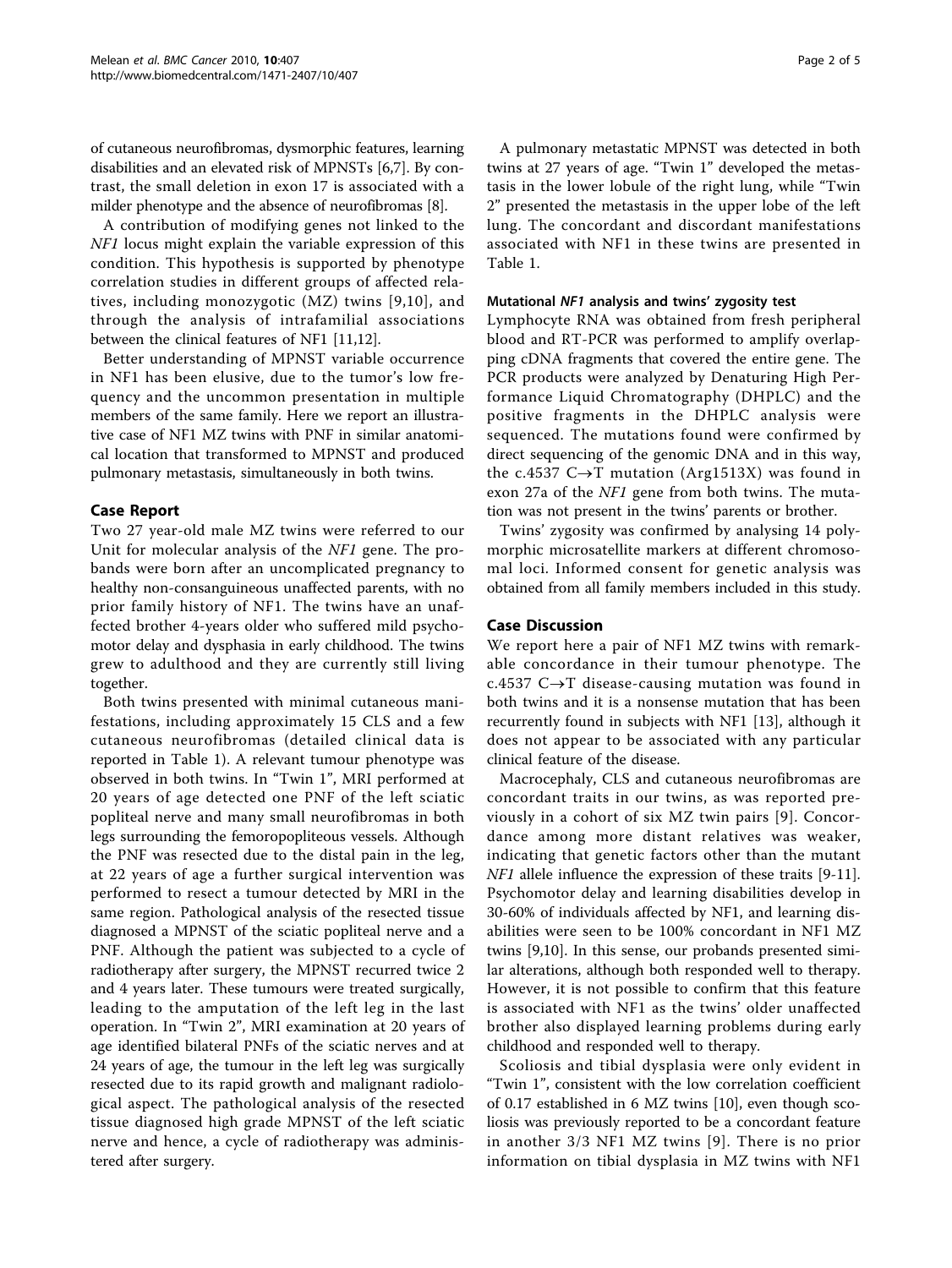| Age at diagnosis | <b>FEATURE</b>                                              | TWIN 1          | TWIN <sub>2</sub>  |
|------------------|-------------------------------------------------------------|-----------------|--------------------|
| At birth         | CLS                                                         | $+$             | $+$                |
|                  | Macrocephaly                                                | $+$             | $+$                |
|                  | Pectus carinatum                                            | $+$             |                    |
|                  | Scoliosis                                                   | $+$             |                    |
|                  | Tibial pseudoarthrosis                                      | $\! + \!\!\!\!$ |                    |
| Childhood        | Mild psychomotor delay                                      | $+$             | $^{+}$             |
|                  | Developmental dysphasia                                     | $^{+}$          | $\! + \!\!\!\!$    |
|                  | Hyperkinesia/attention disorder                             | $^{+}$          | $\! + \!\!\!\!$    |
|                  | Hypotonia                                                   |                 | $+$                |
|                  | Strabismus                                                  |                 | $^{+}$             |
|                  | Dental development delay                                    | $+$             |                    |
|                  | Right valgus foot                                           | $^{+}$          | $^{+}$             |
|                  | Bilateral flat feet                                         | $^{+}$          | $^{+}$             |
|                  | Normal cranial CT                                           | $^{+}$          | $+$                |
|                  | Normal ophthalmologic examination                           |                 | $+$                |
| 14 Y/O           | Radial intraneural neurofibroma                             | $+$             | ÷,                 |
| 20 Y/O           | Plexiform neurofibroma of the left sciatic nerve            | $+$             | $+$<br>(bilateral) |
|                  | Multiple neurofibromas surrounding femoropopliteous vessels | $\! + \!\!\!\!$ |                    |
| 22 - 24 Y/O      | MPNST of the left sciatic nerve                             | $+$ (22 Y/O)    | $+ (24 Y/O)$       |
| 24-27 Y/O        | MPNST recurrences                                           | $^{+}$          |                    |
|                  | Osteoporosis                                                |                 | $+$                |
|                  | Thymus hyperplasia                                          |                 | $+$                |
|                  | Bilateral gynecomastia                                      |                 | $^{+}$             |
|                  | Left lung focal pleural thickening                          | $+$             | $+$                |
|                  | Pleural neurofibroma                                        | + (multiple)    | $+$ (one)          |
|                  | Hepatic hypodense lesion                                    | $^{+}$          | $^{+}$             |
|                  | Paraspinal plexiform neurofibroma                           |                 | $^+$               |
|                  | Psoas plexiform neurofibroma                                | $+$             |                    |
|                  | Multiple retroperitoneal neurofibromas                      | $^{+}$          | $\! + \!\!\!\!$    |
| 27 Y/O           | Pulmonary MPNST metastasis                                  | + (right lung)  | + (left lung)      |

<span id="page-2-0"></span>Table 1 Clinical features of "Twin 1" and "Twin 2"

and the osteoporosis developed by "Twin 2" is probably associated with parathyroid gland disease [\[14](#page-3-0)].

PNFs were previously found to have a strong concordance among NF1 MZ twins, yet while concordance was lower in more distant relatives, loci other than NF1 were thought to modulate this feature [\[9](#page-3-0),[10](#page-3-0)]. Our observations are in accordance with such an influence.

To our knowledge, this is the first report of NF1 MZ twins with MPNSTs and what is more, both twins developed MPNSTs at similar ages and at the same sciatic PNF location. Indeed, pulmonary metastases also appeared simultaneously in both twins at 27 years of age. Significantly, "Twin 2" developed another PNF in the right sciatic nerve that is still under surveillance.

Our current understanding of the molecular mechanisms underlying PNF transformation into a MPNST is still limited. Two events seem to be essential for the development of NF1 tumours: the inactivation of the remaining wild type NF1 allele (somatic mutation) in a schwann cell precursor; and a tumour microenvironment produced by the NF1 haploinsufficency in other tumoural elements (fibroblasts, perineural-like fibroblasts and mast cells). This microenvironment provides crucial mitogenic signals to homozygous mutated NF1 schwann cells [[15\]](#page-3-0). In addition to the double mutation of the NF1 gene, additional genetic alterations also seem to be required to permit the transformation of benign PNF into MPNST. These alterations include inactivation of cell-cycle associated genes such as TP53, RB1 and CDKN2A which encodes  $p16$ (*INK4A*) and  $p14$ (*ARF*) [[16,17\]](#page-3-0). However, a recent study reported LOH of TP53 and RB1 in a minority of cutaneous neurofibromas (4.5 and 1.1% respectively) [[16](#page-3-0)]. Gene expression profiling in NF1-associated benign and malignant tumours identified relatively widespread deregulation of genes in developing schawnn cells and in particular, the SOX9 gene seems to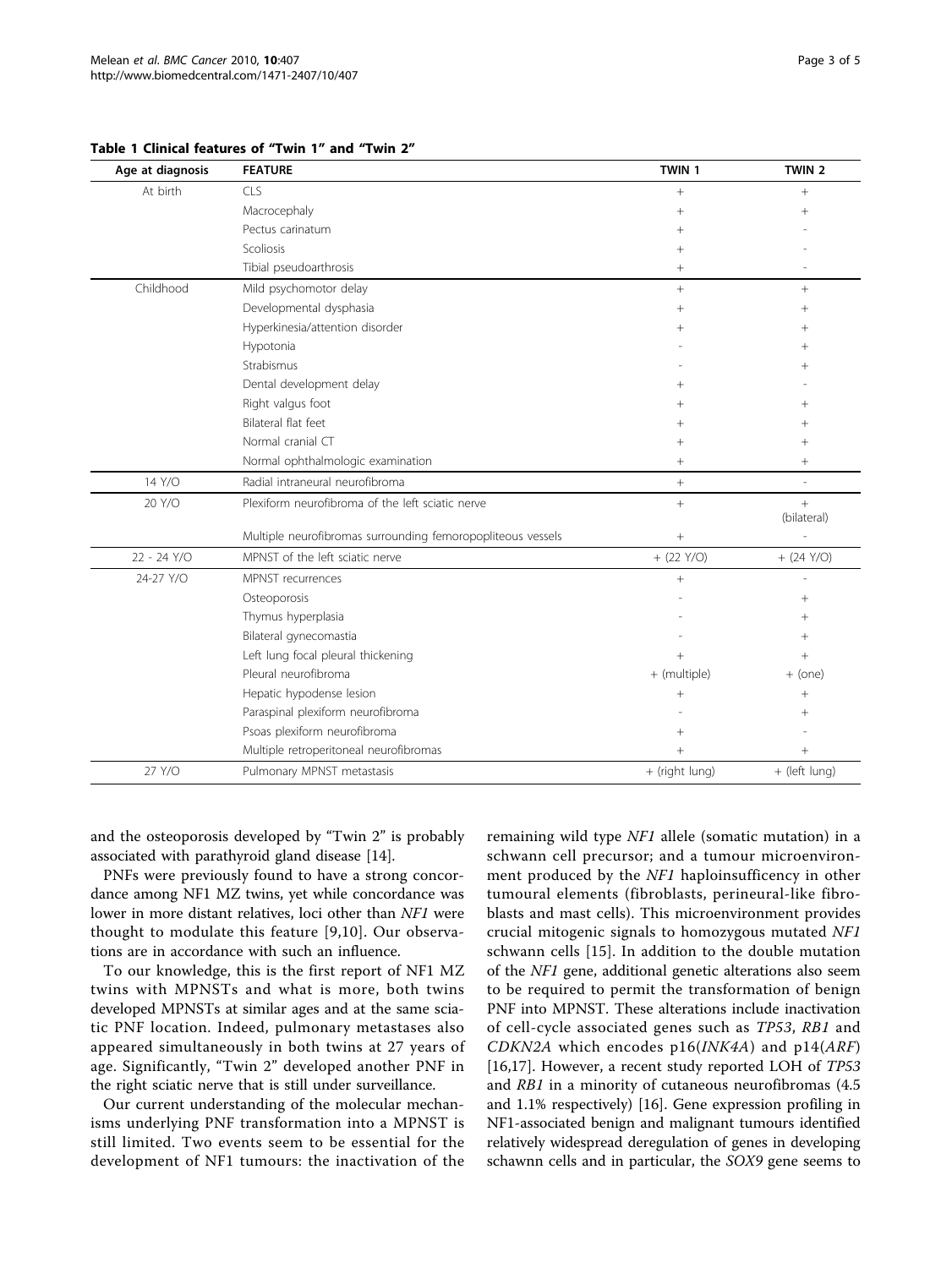<span id="page-3-0"></span>be essential for MPNST cell survival [[18](#page-4-0)]. Microsatellite instability (MSI) has also been associated with peripheral nerve NF1 tumours, both benign and malignant [16[,19](#page-4-0)] Malignant tumours present higher levels of MSI than benign ones and these findings suggest that mismatch repair genes (MMR) may also participate in the malignant transformation of NF1-associated tumours [\[20,21](#page-4-0)]. Unfortunately, we could not perform further molecular investigations in our twins since no further tumour tissue was available.

The most exceptional feature in our twins is that concordance was not only detected in terms of the presence of a MPNST in both twins but also, in the location and chronological evolution. An interesting theory has been proposed that may be related with this concordance, based on the assumption that the potential for angiogenesis varies spatiotemporally in different vascular fields. Hence, it was suggested that NF1 deficiency may disrupt some vascular fields, producing anatomical regions that are prone to develop tumours and malformations [[22](#page-4-0)].

Previous reports in MZ twins with BRCA1 and BRCA2 mutations suggest that an analogous regulated program may also occur in other kinds of hereditary tumours. Similar to this case, in MZ twins with mutations in BRCA1 and BRCA2 tumours were detected at the same approximate location and same age [[23,24](#page-4-0)].

#### Conclusions

For the first time, we report NF1 MZ twins concordant for MPNSTs, with a similar clinical presentation of sciatic nerve PNF, as well as a similar malignant and metastatic evolution. This case indicates that the events needed for the transformation of a PNF to MPNST, and their subsequent metastasis, follow a chronological and spatially regulated programme, where heritable factors other than the NF1 mutation exert a strong influence.

#### Acknowledgements

We would like to thank the family and the "Asociación de Afectados de Neurofibromatosis" (AANF) for being so encouraging during this work. This study was supported by the Asociación de Afectados de Neurofibromatosis (AANF) and the Fundación Mutua Madrileña (FMM). GM is supported by a grant of the "Fundación Carolina" and AMH by the AANF. EHI is fellowhip of the Departamento de Educación, Universidades e Investigación del Gobierno Vasco. Written consent was obtained from the patients for the publication of this report.

#### Author details

<sup>1</sup>Unidad de Genética Molecular, Hospital Ramón y Cajal, Instituto Ramón y Cajal de Investigación Sanitaria (IRYCIS) and Centro de Investigación Biomédica en Red de Enfermedades Raras (CIBERER), Instituto de Salud Carlos III, Spain. <sup>2</sup>Beckman Institute, University of Illinois at Urbana-Champaign, USA.

#### Authors' contributions

GM and AMH were involved in the patient management and writing of the article; MCV, EHI and YM in the molecular analysis and critical revision of

#### Competing interests

The authors declare that they have no competing interests.

#### Received: 24 February 2010 Accepted: 5 August 2010 Published: 5 August 2010

#### References

- 1. Ballester R, Marchuk D, Boguski M, Saulino A, Letcher R, Wigler M, Collins F: [The NF1 locus encodes a protein functionally related to mammalian](http://www.ncbi.nlm.nih.gov/pubmed/2121371?dopt=Abstract) [GAP and yeast IRA proteins.](http://www.ncbi.nlm.nih.gov/pubmed/2121371?dopt=Abstract) Cell 1990, 63:851-859.
- 2. Williams VC, Lucas J, Babcock MA, Gutmann DH, Korf B, Maria BL: [Neurofibromatosis type 1 revisited.](http://www.ncbi.nlm.nih.gov/pubmed/19117870?dopt=Abstract) Pediatrics 2009, 123:124-133.
- 3. Upadhyaya M, Spurlock G, Monem B, Thomas N, Friedrich RE, Kluwe L, Mautner V: [Germline and somatic NF1 gene mutations in plexiform](http://www.ncbi.nlm.nih.gov/pubmed/18484666?dopt=Abstract) [neurofibromas.](http://www.ncbi.nlm.nih.gov/pubmed/18484666?dopt=Abstract) Hum Mutat 2008, 29:E103-E111.
- 4. Ferner RE, Gutmann DH: [International consensus statement on malignant](http://www.ncbi.nlm.nih.gov/pubmed/11894862?dopt=Abstract) [peripheral nerve sheath tumors in neurofibromatosis.](http://www.ncbi.nlm.nih.gov/pubmed/11894862?dopt=Abstract) Cancer Res 2002, 62:1573-1577.
- 5. Thomson SA, Fishbein L, Wallace MR: NF1 mutations and molecular testing. J Child Neuro 2002, 17:555-561.
- 6. Valero MC, Pascual-Castroviejo I, Velasco E, Moreno F, Hernández-Chico C: [Identification of de novo deletions at the NF1 gene: no preferential](http://www.ncbi.nlm.nih.gov/pubmed/9187663?dopt=Abstract) [paternal origin and phenotypic analysis of patients.](http://www.ncbi.nlm.nih.gov/pubmed/9187663?dopt=Abstract) Hum Genet 1997, 99:720-726.
- 7. Pasmant E, Sabbagh A, Spurlock G, Laurendeau I, Grillo E, Hamel MJ, Martin L, Barbarot S, Leheup B, Rodriguez D, Lacombe D, Dollfus H, Pasquier L, Isidor B, Ferkal S, Soulier J, Sanson M, Dieux-Coeslier A, Bièche I, Parfait B, Vidaud M, Wolkenstein P, Upadhyaya M, Vidaud D, members of the NF France Network: [NF1 microdeletions in neurofibromatosis type 1:](http://www.ncbi.nlm.nih.gov/pubmed/20513137?dopt=Abstract) [from genotype to phenotype.](http://www.ncbi.nlm.nih.gov/pubmed/20513137?dopt=Abstract) Hum Mutat 2010, 31:E1506-E1518.
- 8. Upadhyaya M, Huson SM, Davies M, Thomas N, Chuzhanova N, Giovannini S, Evans DG, Howard E, Kerr B, Griffiths S, Consoli C, Side L, Adams D, Pierpont M, Hachen R, Barnicoat A, Li H, Wallace P, Van Biervliet JP, Stevenson D, Viskochil D, Baralle D, Haan E, Riccardi V, Turnpenny P, Lazaro C, Messiaen L: [An absence of cutaneous](http://www.ncbi.nlm.nih.gov/pubmed/17160901?dopt=Abstract) [neurofibromas associated with a 3-bp inframe deletion in exon 17 of](http://www.ncbi.nlm.nih.gov/pubmed/17160901?dopt=Abstract) [the NF1 gene \(c.2970-2972 delAAT\): evidence of a clinically significant](http://www.ncbi.nlm.nih.gov/pubmed/17160901?dopt=Abstract) [NF1 genotype-phenotype correlation.](http://www.ncbi.nlm.nih.gov/pubmed/17160901?dopt=Abstract) Am J Hum Genet 2007, 80:140-151.
- 9. Easton DF, Ponder MA, Huson SM, Ponder BA: [An analysis of variation in](http://www.ncbi.nlm.nih.gov/pubmed/8328449?dopt=Abstract) [expression of neurofibromatosis \(NF\) type 1 \(NF1\): evidence for](http://www.ncbi.nlm.nih.gov/pubmed/8328449?dopt=Abstract) [modifying genes.](http://www.ncbi.nlm.nih.gov/pubmed/8328449?dopt=Abstract) Am J Hum Genet 1993, 53:305-301.
- 10. Sabbagh A, Pasmant E, Laurendeau I, Parfait B, Barbarot S, Guillot B, Combemale P, Ferkal S, Vidaud M, Aubourg P, Vidaud D, Wolkenstein P, members of the NF France Network: [Unravelling the genetic basis of](http://www.ncbi.nlm.nih.gov/pubmed/19417008?dopt=Abstract) [variable clinical expression in neurofibromatosis 1.](http://www.ncbi.nlm.nih.gov/pubmed/19417008?dopt=Abstract) Hum Mol Genet 2009, 18:2768-2778.
- 11. Szudek J, Joe H, Friedman JM: [Analysis of intrafamilial phenotypic](http://www.ncbi.nlm.nih.gov/pubmed/12214308?dopt=Abstract) [variation in neurofibromatosis 1 \(NF1\).](http://www.ncbi.nlm.nih.gov/pubmed/12214308?dopt=Abstract) Genet Epidemiol 2002, 23:150-164.
- 12. Szudek J, Evans DG, Friedman JM: [Patterns of associations of clinical](http://www.ncbi.nlm.nih.gov/pubmed/12596053?dopt=Abstract) [features in neurofibromatosis 1 \(NF1\).](http://www.ncbi.nlm.nih.gov/pubmed/12596053?dopt=Abstract) Hum Genet 2003, 112:289-297.
- 13. Fahsold R, Hoffmeyer S, Mischung C, Gille C, Ehlers C, Kücükceylan N, Abdel-Nour M, Gewies A, Peters H, Kaufmann D, Buske A, Tinschert S, Nürnberg P: [Minor lesion mutational spectrum of the entire NF1 gene](http://www.ncbi.nlm.nih.gov/pubmed/10712197?dopt=Abstract) [does not explain its high mutability but points to a functional domain](http://www.ncbi.nlm.nih.gov/pubmed/10712197?dopt=Abstract) [upstream of the GAP-related domain.](http://www.ncbi.nlm.nih.gov/pubmed/10712197?dopt=Abstract) Am J Hum Genet 2000, 66:790-818.
- 14. Bahadir C, Gürleyik G, Ocak E: [Neurofibromatosis type 1 and primary](http://www.ncbi.nlm.nih.gov/pubmed/19341215?dopt=Abstract) [hyperparathyroidism with spinal deformity and osteoporosis.](http://www.ncbi.nlm.nih.gov/pubmed/19341215?dopt=Abstract) Acta Chir Belg 2009, 109:123-125.
- 15. Carroll SL, Ratner N: [How does the Schwann cell lineage form tumors in](http://www.ncbi.nlm.nih.gov/pubmed/18803326?dopt=Abstract) [NF1?](http://www.ncbi.nlm.nih.gov/pubmed/18803326?dopt=Abstract) Glia 2008, 56:1590-1605.
- 16. Thomas L, Kluwe L, Chuzhanova N, Mautner V, Upadhyaya M: [Analysis of](http://www.ncbi.nlm.nih.gov/pubmed/20358387?dopt=Abstract) [NF1 somatic mutations in cutaneous neurofibromas from patients with](http://www.ncbi.nlm.nih.gov/pubmed/20358387?dopt=Abstract) [high tumor burden.](http://www.ncbi.nlm.nih.gov/pubmed/20358387?dopt=Abstract) Neurogenetics
- 17. Spurlock G, Knight SJ, Thomas N, Kiehl TR, Guha A, Upadhyaya M: [Molecular evolution of a neurofibroma to malignant peripheral nerve](http://www.ncbi.nlm.nih.gov/pubmed/20229272?dopt=Abstract) [sheath tumor \(MPNST\) in an NF1 patient: correlation between](http://www.ncbi.nlm.nih.gov/pubmed/20229272?dopt=Abstract) [histopathological, clinical and molecular findings.](http://www.ncbi.nlm.nih.gov/pubmed/20229272?dopt=Abstract) J Cancer Res Clin Oncol.